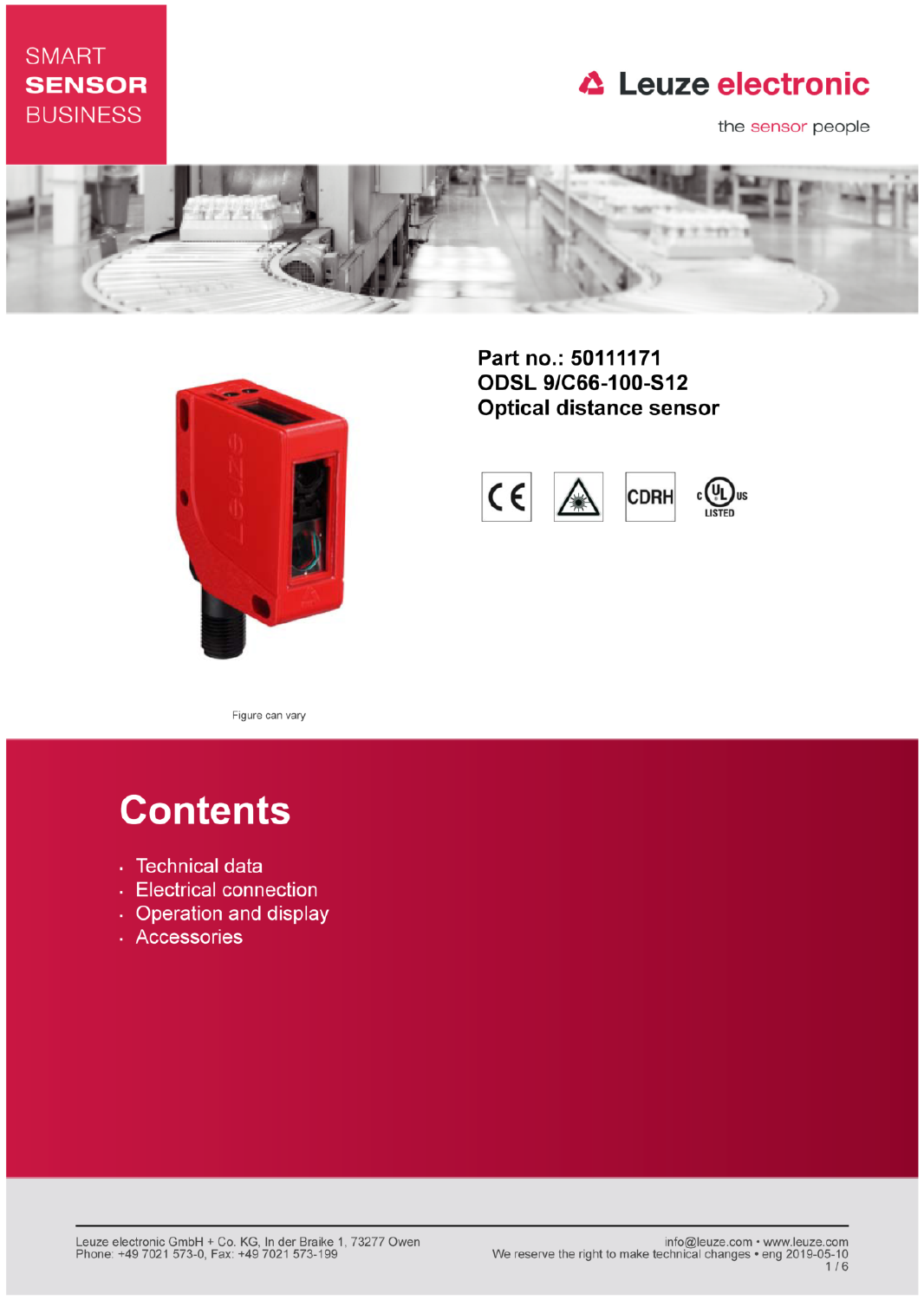## Part no.: 50111171 – ODSL 9/C66-100-S12 – Optical distance sensor

#### **Technical data**

| <b>Basic data</b>                      |                                                                                                                                |  |
|----------------------------------------|--------------------------------------------------------------------------------------------------------------------------------|--|
| <b>Series</b>                          | 9                                                                                                                              |  |
| Type of scanning system                | Against object                                                                                                                 |  |
| Order guide                            | Attention! Article in the discontinuation phase. If spare parts are re-<br>quired, please note the necessary connection cable. |  |
| <b>Characteristic parameters</b>       |                                                                                                                                |  |
| <b>MTTF</b>                            |                                                                                                                                |  |
|                                        | 53 years                                                                                                                       |  |
| <b>Optical data</b>                    |                                                                                                                                |  |
| Beam profile                           | Divergent                                                                                                                      |  |
| Light source                           | Laser, Red                                                                                                                     |  |
| Laser light wavelength                 | 655 nm                                                                                                                         |  |
| Laser class                            | 2, IEC/EN 60825-1:2007                                                                                                         |  |
| Transmitted-signal shape               | Pulsed                                                                                                                         |  |
| Light-spot size [at sensor distance]   | 1 mm $[]$                                                                                                                      |  |
| Type of light-spot geometry            | Round                                                                                                                          |  |
|                                        |                                                                                                                                |  |
| <b>Measurement data</b>                |                                                                                                                                |  |
| Measurement range                      | 50  100 mm                                                                                                                     |  |
| Resolution                             | $0.01$ mm                                                                                                                      |  |
| Accuracy                               | 0.5%                                                                                                                           |  |
| Reference value, accuracy              | Measurement distance                                                                                                           |  |
| Repeatability                          | 0.25%                                                                                                                          |  |
| Reference value repeatability          | Measurement distance                                                                                                           |  |
| Measurement time                       | 2 ms                                                                                                                           |  |
| Temperature drift, relative            | 0.02 %/K                                                                                                                       |  |
| Referencing                            | No                                                                                                                             |  |
| Black/white behavior                   | 0.5%                                                                                                                           |  |
| Standard measurement object            | $50 \times 50$ mm <sup>2</sup>                                                                                                 |  |
| Optical distance measurement principle | Triangulation                                                                                                                  |  |
|                                        |                                                                                                                                |  |
| <b>Electrical data</b>                 |                                                                                                                                |  |
| Protective circuit                     | Polarity reversal protection<br>Short circuit protected<br>Transient protection                                                |  |
| <b>Performance data</b>                |                                                                                                                                |  |
| Supply voltage U <sub>B</sub>          | 18  30 V, DC                                                                                                                   |  |
| Residual ripple                        | 0  15 %, From U <sub>B</sub>                                                                                                   |  |
| Open-circuit current                   | 0  180 mA                                                                                                                      |  |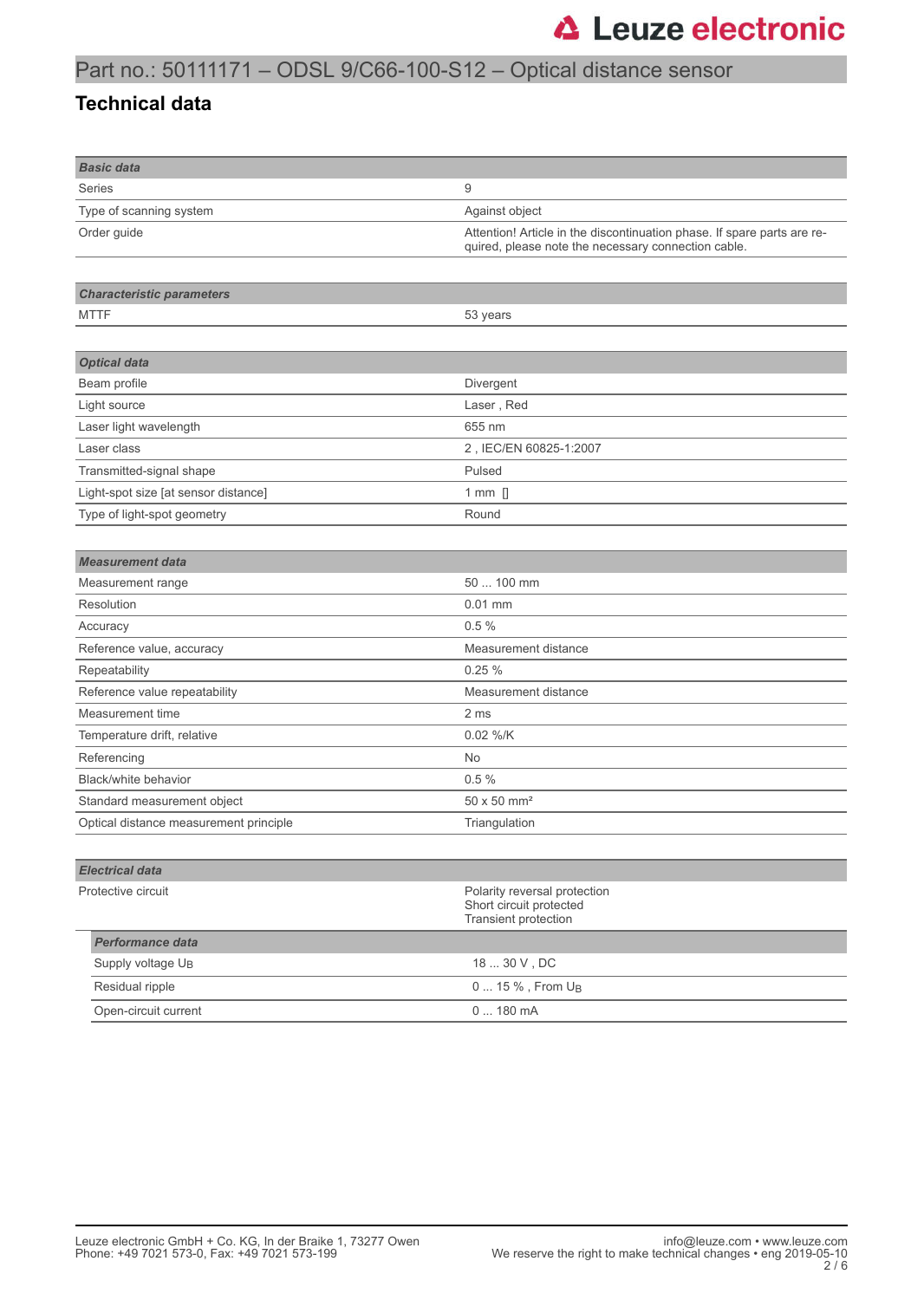# **△ Leuze electronic**

## Part no.: 50111171 – ODSL 9/C66-100-S12 – Optical distance sensor

| <b>Outputs</b>                                                             |                                            |                                            |  |  |
|----------------------------------------------------------------------------|--------------------------------------------|--------------------------------------------|--|--|
| Number of analog outputs                                                   | 1 Piece(s)                                 |                                            |  |  |
| Number of digital switching outputs                                        | 2 Piece(s)                                 |                                            |  |  |
| <b>Analog outputs</b>                                                      |                                            |                                            |  |  |
| <b>Analog output 1</b>                                                     |                                            |                                            |  |  |
| Type                                                                       | Current                                    |                                            |  |  |
| Assignment                                                                 | Connection 1, pin 5                        |                                            |  |  |
| <b>Switching outputs</b>                                                   |                                            |                                            |  |  |
| Voltage type                                                               | DC                                         |                                            |  |  |
| Switching voltage                                                          | High: $\geq$ (U <sub>B</sub> -2V)          |                                            |  |  |
| <b>Switching output 1</b>                                                  |                                            |                                            |  |  |
| Assignment                                                                 | Connection 1, pin 4                        |                                            |  |  |
| Switching element                                                          | Transistor, Push-pull                      |                                            |  |  |
| Switching principle                                                        |                                            | Light switching (PNP)/dark switching (NPN) |  |  |
| <b>Switching output 2</b>                                                  |                                            |                                            |  |  |
| Assignment                                                                 | Connection 1, pin 2                        |                                            |  |  |
| Switching element                                                          | Transistor, Push-pull                      |                                            |  |  |
| Switching principle                                                        | Light switching (PNP)/dark switching (NPN) |                                            |  |  |
|                                                                            |                                            |                                            |  |  |
| <b>Timing</b>                                                              |                                            |                                            |  |  |
| Readiness delay                                                            | 300 ms                                     |                                            |  |  |
|                                                                            |                                            |                                            |  |  |
| <b>Connection</b>                                                          |                                            |                                            |  |  |
| Number of connections                                                      | 1 Piece(s)                                 |                                            |  |  |
| <b>Connection 1</b>                                                        |                                            |                                            |  |  |
| Type of connection                                                         | Connector, Turning, 90°                    |                                            |  |  |
| Signal OUT<br>Function<br>Voltage supply                                   |                                            |                                            |  |  |
| Thread size                                                                | M12                                        |                                            |  |  |
| Type                                                                       | Male                                       |                                            |  |  |
| Material                                                                   | Plastic                                    |                                            |  |  |
| No. of pins                                                                | $5 - pin$                                  |                                            |  |  |
| Encoding                                                                   | A-coded                                    |                                            |  |  |
|                                                                            |                                            |                                            |  |  |
| <b>Mechanical data</b>                                                     |                                            |                                            |  |  |
| Design                                                                     | Cubic                                      |                                            |  |  |
| Dimension (W x H x L)                                                      | 21 mm x 50 mm x 50 mm                      |                                            |  |  |
| Housing material                                                           | Plastic, PC                                |                                            |  |  |
| Glass<br>Lens cover material                                               |                                            |                                            |  |  |
| Net weight<br>50 g                                                         |                                            |                                            |  |  |
| Housing color                                                              | Red                                        |                                            |  |  |
| Type of fastening<br>Through-hole mounting<br>Via optional mounting device |                                            |                                            |  |  |
| <b>Operation and display</b>                                               |                                            |                                            |  |  |
| Type of display                                                            | LC Display                                 |                                            |  |  |
|                                                                            | LED                                        |                                            |  |  |
| Number of LEDs                                                             | 2 Piece(s)                                 |                                            |  |  |
| Type of configuration                                                      | Software                                   |                                            |  |  |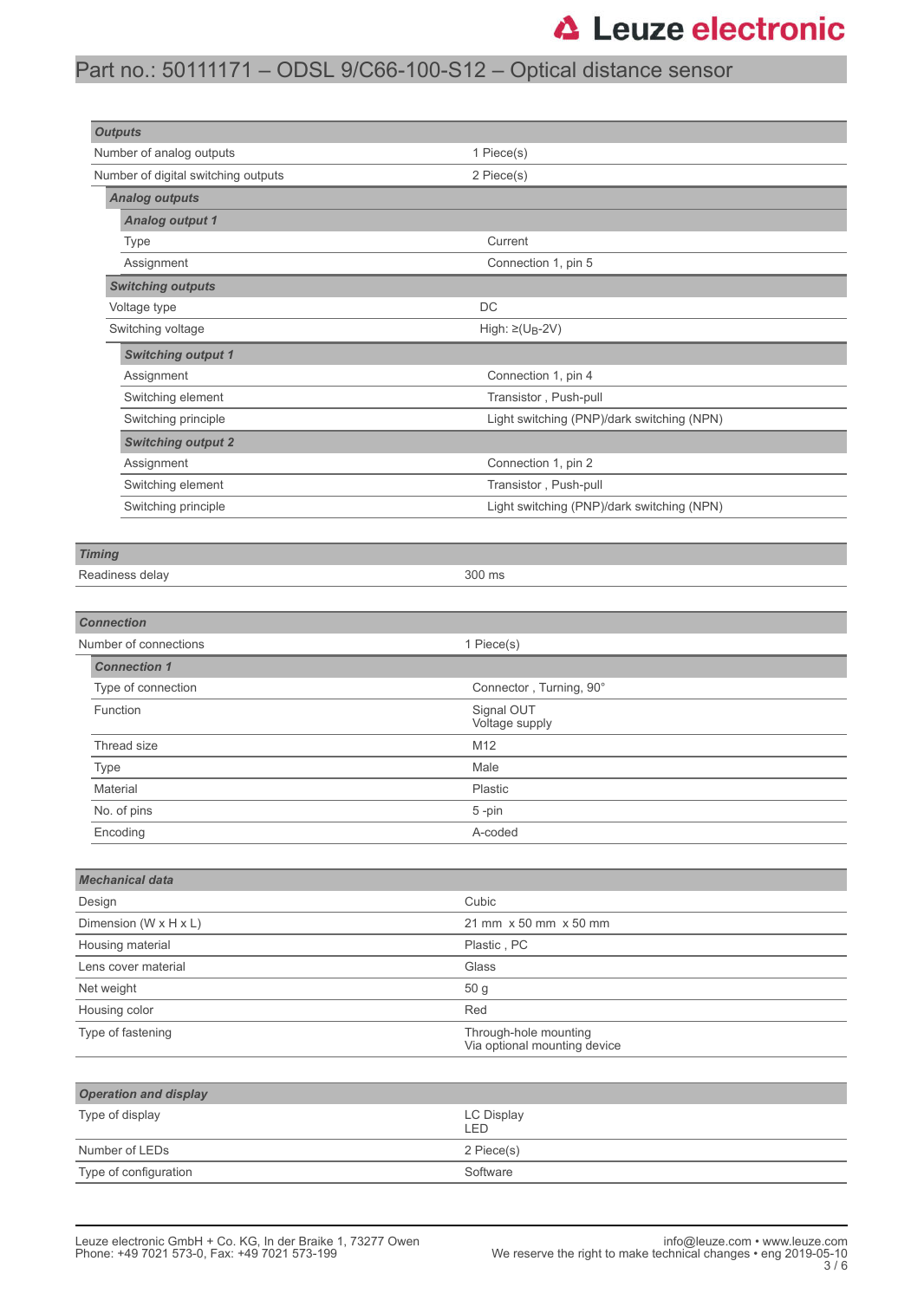## Part no.: 50111171 – ODSL 9/C66-100-S12 – Optical distance sensor

| Operational controls           | Control buttons<br>LC Display<br>PC software |  |  |
|--------------------------------|----------------------------------------------|--|--|
|                                |                                              |  |  |
| <b>Environmental data</b>      |                                              |  |  |
| Ambient temperature, operation | $-2050 °C$                                   |  |  |
| Ambient temperature, storage   | $-3070 °C$                                   |  |  |
|                                |                                              |  |  |
| <b>Certifications</b>          |                                              |  |  |
| Degree of protection           | IP 67                                        |  |  |
| Protection class               | $\mathbf{H}$                                 |  |  |
| Certifications                 | c UL US                                      |  |  |
| Standards applied              | IEC 60947-5-2                                |  |  |
|                                |                                              |  |  |
| <b>Classification</b>          |                                              |  |  |
| Customs tariff number          | 90318020                                     |  |  |
| eCl@ss 8.0                     | 27270801                                     |  |  |
| eCl@ss 9.0                     | 27270801                                     |  |  |
| <b>ETIM 5.0</b>                | EC001825                                     |  |  |
| ETIM 6.0                       | EC001825                                     |  |  |

### **Electrical connection**

| <b>Connection 1</b> |                              |
|---------------------|------------------------------|
| Type of connection  | Connector                    |
| Function            | Signal OUT<br>Voltage supply |
| Thread size         | M12                          |
| Type                | Male                         |
| Material            | Plastic                      |
| No. of pins         | $5$ -pin                     |
| Encoding            | A-coded                      |

| Pin | Pin assignment   |
|-----|------------------|
|     | V+               |
| ◠   | OUT <sub>2</sub> |
| 3   | <b>GND</b>       |
|     | OUT <sub>1</sub> |
| 5   | OUT mA           |

### **Operation and display**

#### LEDs

| LED | <b>Display</b>          | <b>Meaning</b>        |
|-----|-------------------------|-----------------------|
|     | Green, continuous light | Operational readiness |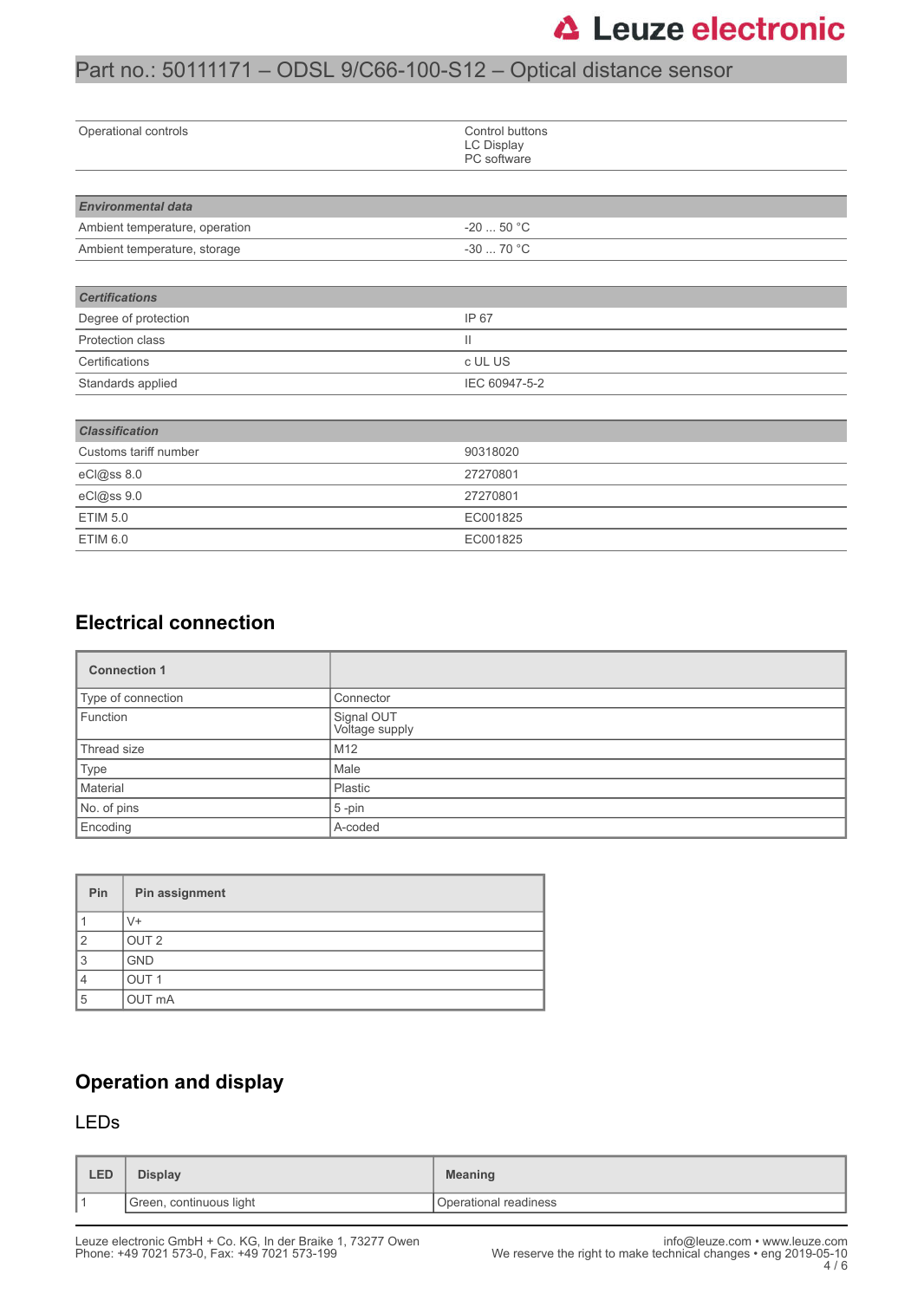# **△ Leuze electronic**

## Part no.: 50111171 – ODSL 9/C66-100-S12 – Optical distance sensor

| LED | <b>Display</b>           | <b>Meaning</b>                     |  |
|-----|--------------------------|------------------------------------|--|
|     | Green, flashing          | Fault                              |  |
|     | Off                      | No supply voltage                  |  |
|     | Yellow, continuous light | Object in the measurement range    |  |
|     | Off                      | No object in the measurement range |  |

### **Accessories**

## Connection technology - Connection cables

|      | Part no. | <b>Designation</b>                            | <b>Article</b>           | <b>Description</b>                                                                                                                                                                                                                                         |
|------|----------|-----------------------------------------------|--------------------------|------------------------------------------------------------------------------------------------------------------------------------------------------------------------------------------------------------------------------------------------------------|
| W    | 50132077 | KD U-M12-5A-<br>$V1 - 020$                    | Connection cable         | Connection 1: Connector, M12, Axial, Female, A-coded, 5-pin<br>Connection 2: Open end<br>Shielded: No<br>Cable length: 2,000 mm<br>Sheathing material: PVC                                                                                                 |
| W    | 50132079 | KD U-M12-5A-<br>$V1 - 050$                    | Connection cable         | Connection 1: Connector, M12, Axial, Female, A-coded, 5-pin<br>Connection 2: Open end<br>Shielded: No<br>Cable length: 5,000 mm<br>Sheathing material: PVC                                                                                                 |
| \ll7 | 50133842 | KD U-M12-5W-<br>$V1 - 020$                    | Connection cable         | Connection 1: Connector, M12, Angled, Female, A-coded, 5-pin<br>Connection 2: Open end<br>Shielded: No<br>Cable length: 2,000 mm<br>Sheathing material: PVC                                                                                                |
| ۱Ш   | 50133802 | KD U-M12-5W-<br>$V1 - 050$                    | Connection cable         | Connection 1: Connector, M12, Angled, Female, A-coded, 5-pin<br>Connection 2: Open end<br>Shielded: No<br>Cable length: 5,000 mm<br>Sheathing material: PVC                                                                                                |
| Œ    | 50140174 | <b>KDS U-M12-5A-</b><br>M12-5A-<br>P1-003-25X | Interconnection<br>cable | Connection 1: Connector, M12, Axial, Female, A-coded, 5-pin<br>Connection 2: Connector, M12, Axial, Male, A-coded, 5-pin<br>Shielded: No<br>Cable, crossed: Connection 1, pin 2 <-> connection 2, pin 5<br>Cable length: 300 mm<br>Sheathing material: PUR |

### Connection technology - Interconnection cables

|        |        | Part no.   | <b>Designation</b>                     | <b>Article</b>             | <b>Description</b>                                                                                                                                                                                                                                         |
|--------|--------|------------|----------------------------------------|----------------------------|------------------------------------------------------------------------------------------------------------------------------------------------------------------------------------------------------------------------------------------------------------|
| ß<br>⋿ | €<br>œ | 50140174 * | KDS U-M12-5A-<br>M12-5A-<br>P1-003-25X | I Interconnection<br>cable | Connection 1: Connector, M12, Axial, Female, A-coded, 5-pin<br>Connection 2: Connector, M12, Axial, Male, A-coded, 5-pin<br>Shielded: No<br>Cable, crossed: Connection 1, pin 2 <-> connection 2, pin 5<br>Cable length: 300 mm<br>Sheathing material: PUR |

\* Necessary accessories, please order separately